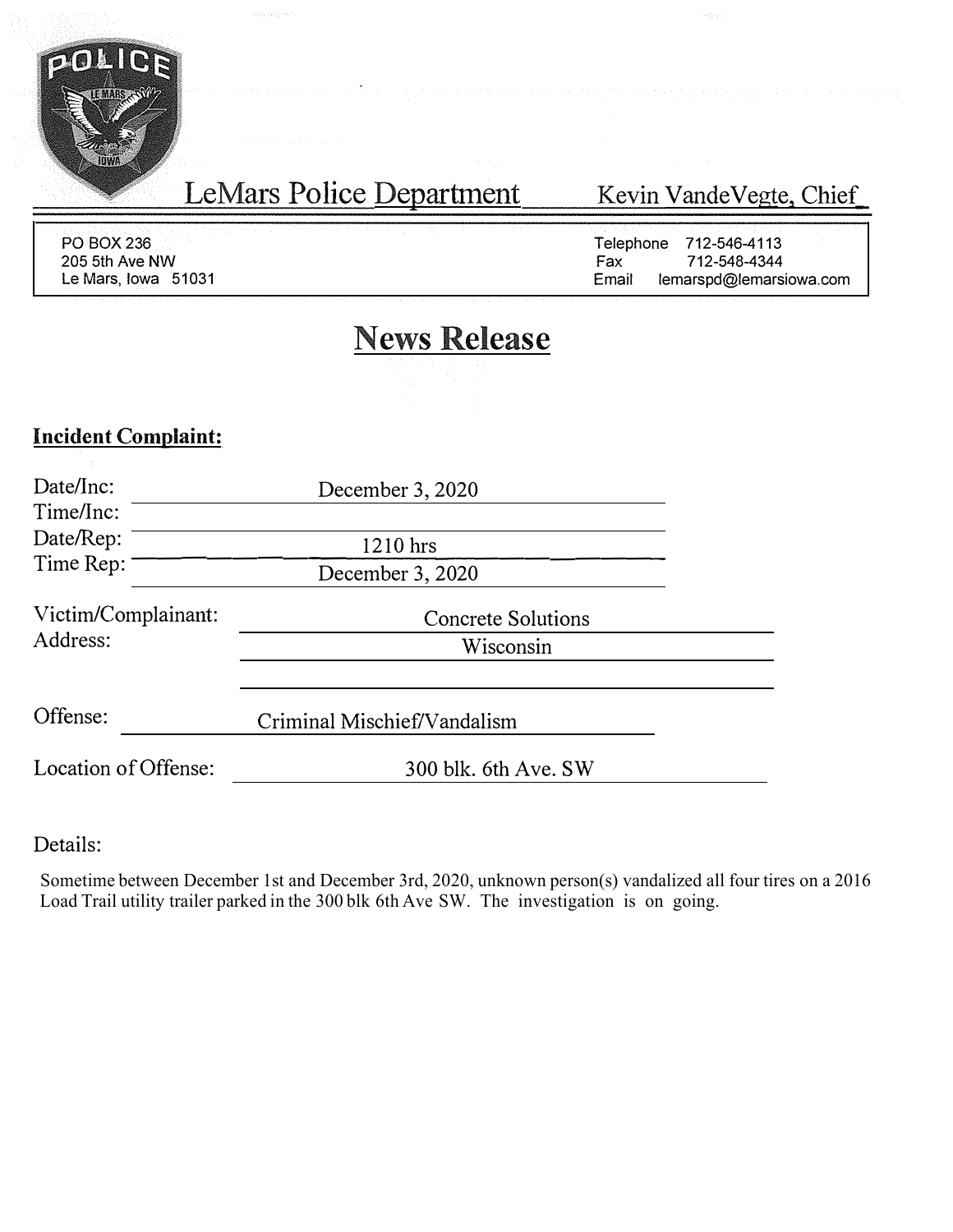

LeMars Police Department

Kevin VandeVegte, Chief

| PO BOX 236          | Telephone 712-546-4113           |
|---------------------|----------------------------------|
| 205 5th Ave NW      | 712-548-4344<br>Fax              |
| Le Mars, Iowa 51031 | lemarspd@lemarsiowa.com<br>Email |

## **News Release**

#### Arrest(s):

| Date of Arrest:<br>Time of Arrest:<br>Location of Arrest: | December 17, 2020<br>1220 | 18 6th Ave SW Le Mars, IA 51031 |     |  |
|-----------------------------------------------------------|---------------------------|---------------------------------|-----|--|
| Name                                                      | Address                   | Charge                          | Age |  |
| Drew Wilshire                                             | 18 6th Ave SW Apt #3      | Warrant Theft 1st               | 24  |  |
|                                                           | Le Mars, IA 51031         |                                 |     |  |
|                                                           |                           |                                 |     |  |
|                                                           |                           |                                 |     |  |

Officers were made aware of an arrest warrant for Drew Wilshire. The warrant was for Theft 1st. Officers located Wilshire outside of his residence. Wilshire was transported to the Plymouth County Jail and held on a \$ l 0,000 bond.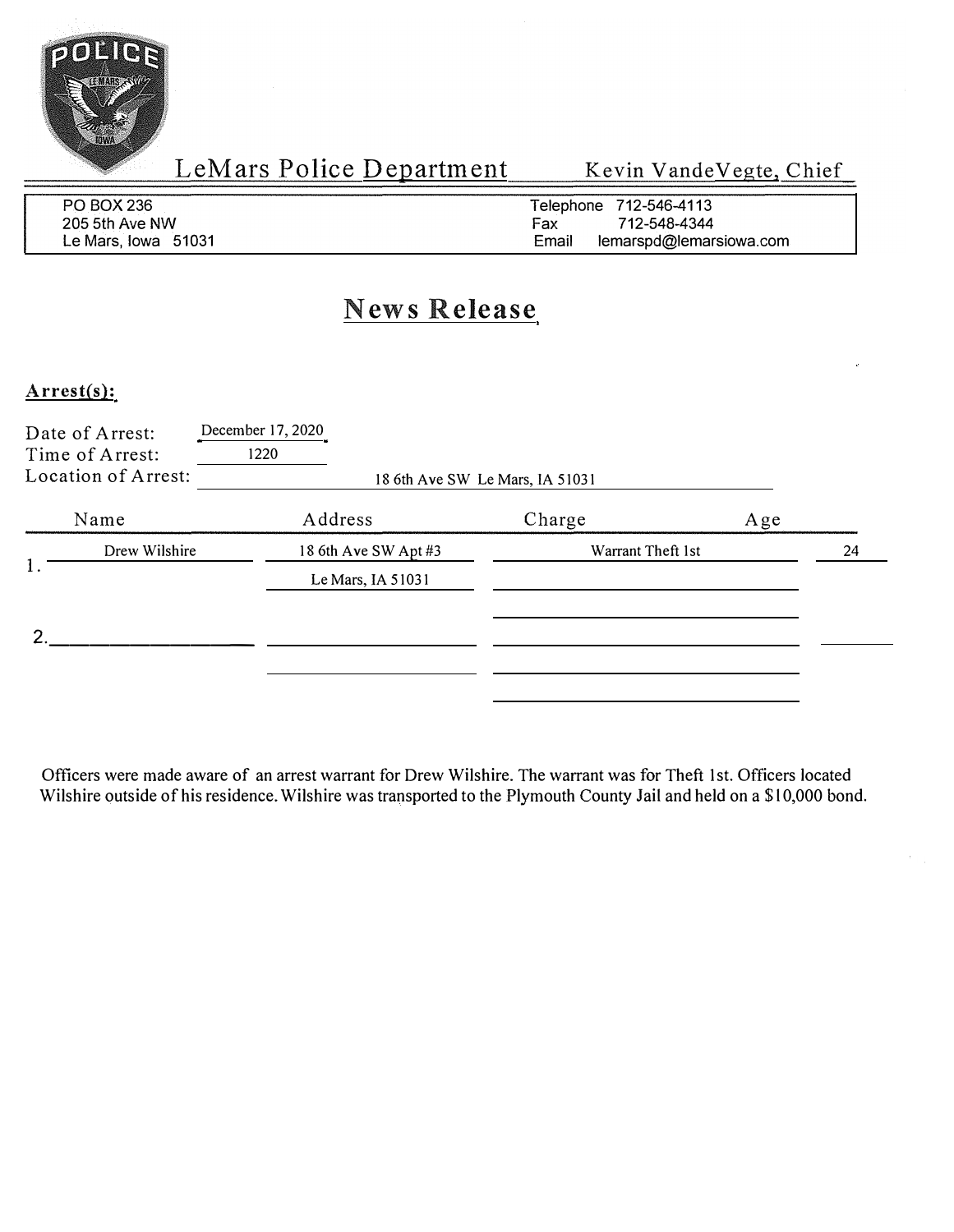

LeMars Police Department Kevin VandeVegte, Chief

| PO BOX 236          | Telephone 712-546-4113           |
|---------------------|----------------------------------|
| 205 5th Ave NW      | 712-548-4344<br>Fax              |
| Le Mars, Iowa 51031 | Email<br>lemarspd@lemarsiowa.com |

# **News Release**

### **Arrest(s):**

| Date of Arrest:<br>Time of Arrest:<br>Location of Arrest: | 12/18/20<br>2133hrs |                     | 800-blk Hawkeye Avenue Le Mars, Iowa 51031 |     |    |
|-----------------------------------------------------------|---------------------|---------------------|--------------------------------------------|-----|----|
| Name                                                      | Address             |                     | Charge                                     | Age |    |
| Volkert, Brett Allan                                      |                     | 320 1st Ave NW.     | Careless Driving                           |     | 18 |
|                                                           |                     | Le Mars, Iowa 51031 |                                            |     |    |
|                                                           |                     |                     |                                            |     |    |

On December 18, 2020, at approximately 2133hrs, Le Mars Police Officers performed a traffic stop in the 800-blk of Hawkeye Avenue. As the result of the stop, Brett Allan Volkert was charged with careless driving and was transported to the Plymouth County Jail.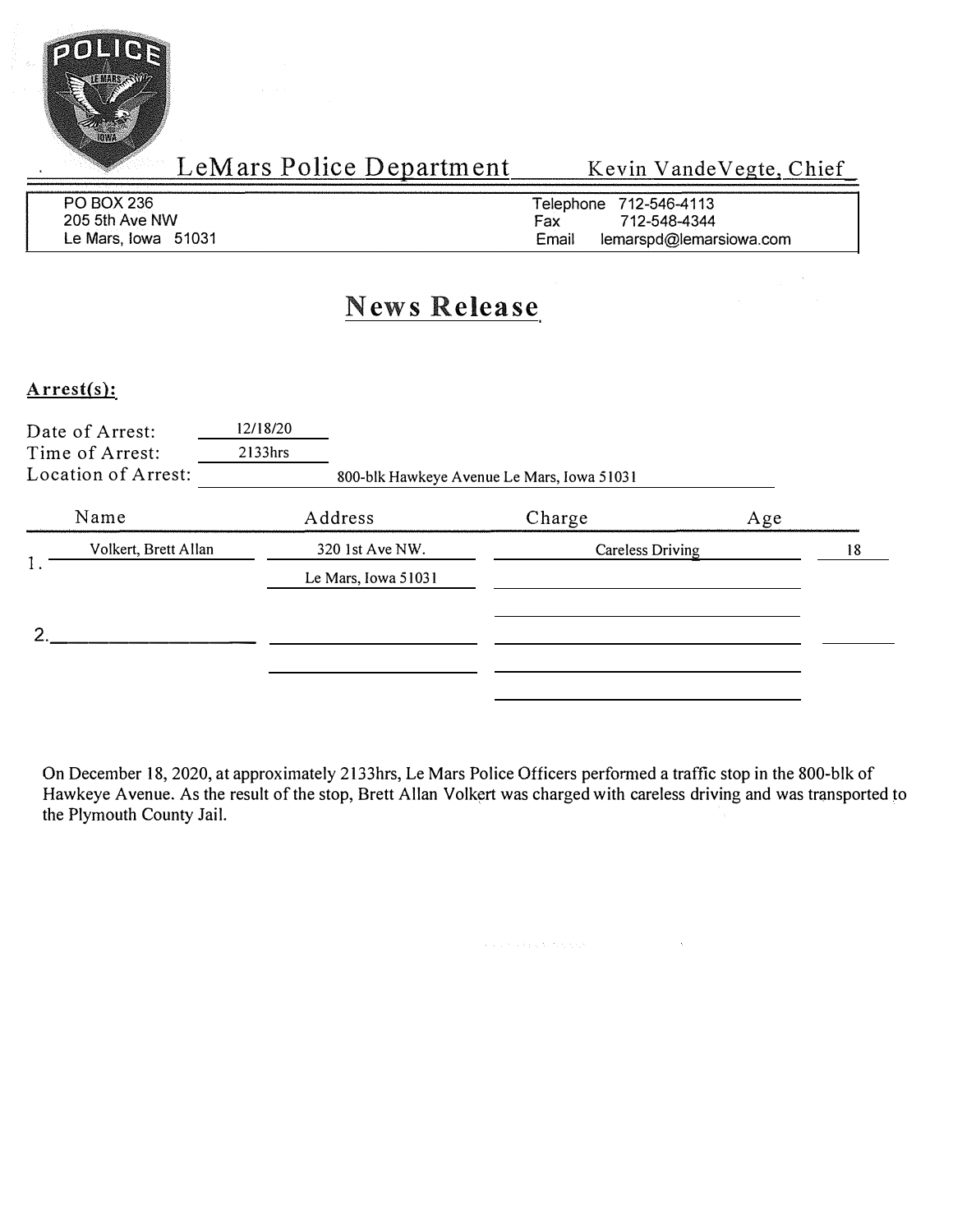

LeMars Police Department Kevin Vande Vegte, Chief

| PO BOX 236          | Telephone 712-546-4113           |
|---------------------|----------------------------------|
| 205 5th Ave NW      | 712-548-4344<br>Fax              |
| Le Mars. Iowa 51031 | Email<br>lemarspd@lemarsiowa.com |

# **News Release**

#### **Arrest(s):**

| Date of Arrest:<br>Time of Arrest:<br>Location of Arrest: | December 22, 2020<br>1300 hrs | 1111 Holton Dr, Le Mars, IA, 51031 |     |
|-----------------------------------------------------------|-------------------------------|------------------------------------|-----|
| Name                                                      | Address                       | Charge                             | Age |
| Miller, Ashley Amber<br>1.                                | 1377 Holton Dr                | Theft 5th Degree                   | 34  |
|                                                           | Le Mars, IA, 51031            |                                    |     |
| ◠                                                         |                               |                                    |     |
|                                                           |                               |                                    |     |
|                                                           |                               |                                    |     |

On December 22, 2020, Le Mars officers were requested to Walmart in reference to a shoplifting complaint. As a result, Ashley Miller was cited for theft 5th degree.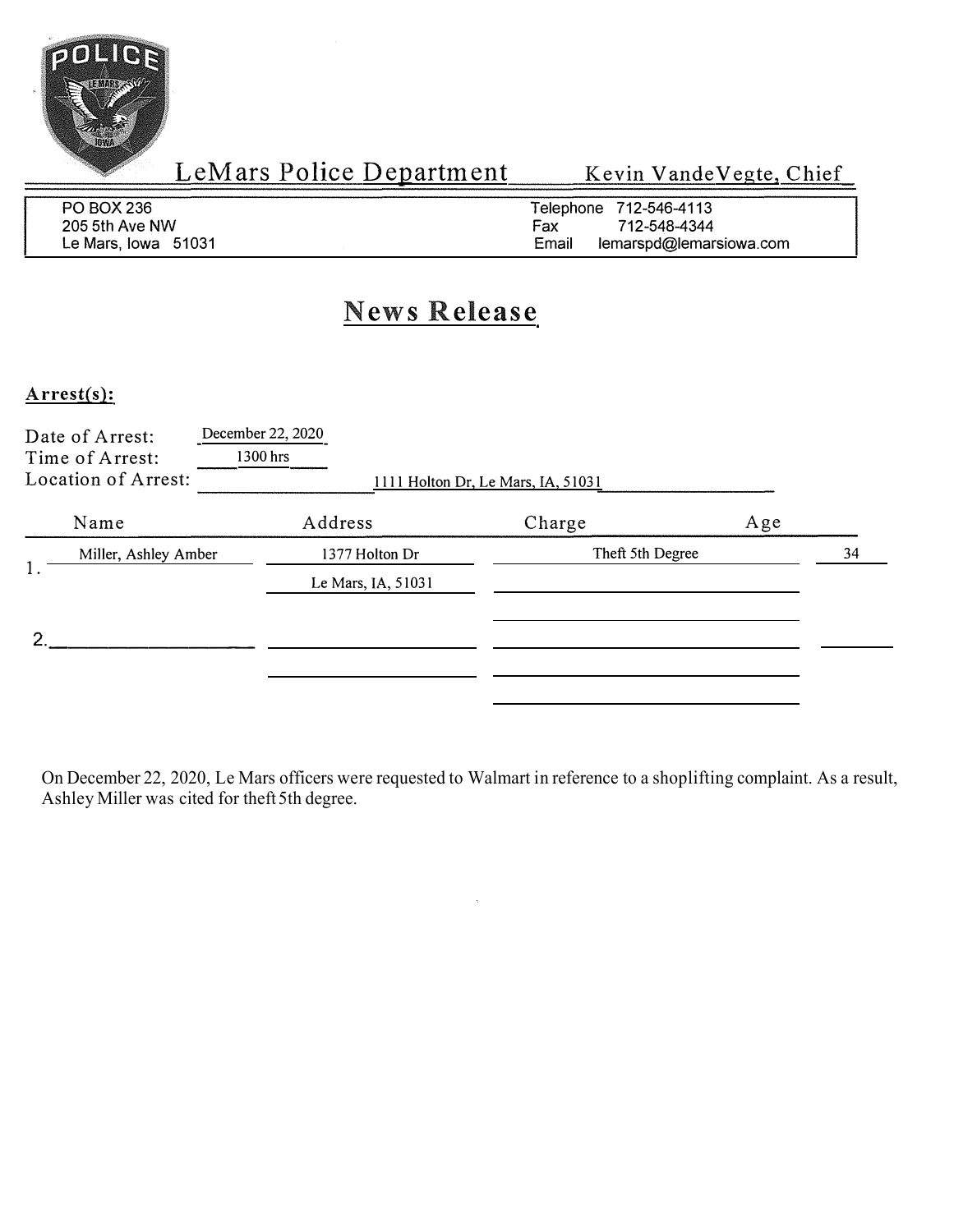

LeMars Police Department

Kevin VandeVegte, Chief\_

PO BOX 236 205 5th Ave NW Le Mars, Iowa 51031

Telephone 712-546-4113<br>Fax 712-548-4344 Fax 712-548-4344<br>Email lemarsod@lemarsi lemarspd@lemarsiowa.com

# **News Release**

### **Incident Complaint:**

| Date/Inc:            | December 23rd, 2020                           |
|----------------------|-----------------------------------------------|
| Time/Inc:            | 1014 hours                                    |
| Date/Rep:            | December 23rd, 2020                           |
| Time Rep:            | 1145 hours                                    |
| Victim/Complainant:  | Walmart Inc.                                  |
| Address:             | 1111 Holton Dr. SW                            |
|                      | Le Mars, IA $51031$                           |
| Offense:             | <b>Criminal Mischief</b>                      |
| Location of Offense: | Walmart 1111 Holton Dr. SW, Le Mars, IA 51031 |

Details:

On December 23rd, 2020, at approximately 1145 hours, Le Mars Police Officers were requested at Walmart in regards to a criminal mischief complaint. At approximately 1014 hours, an unknown male subject operating an older black colored sedan drove past Walmart's entrance. The male subject projected an unknown object towards the entrance. The object struck the doorway, shattering the window. Estimated value of damage \$500.00 dollars.